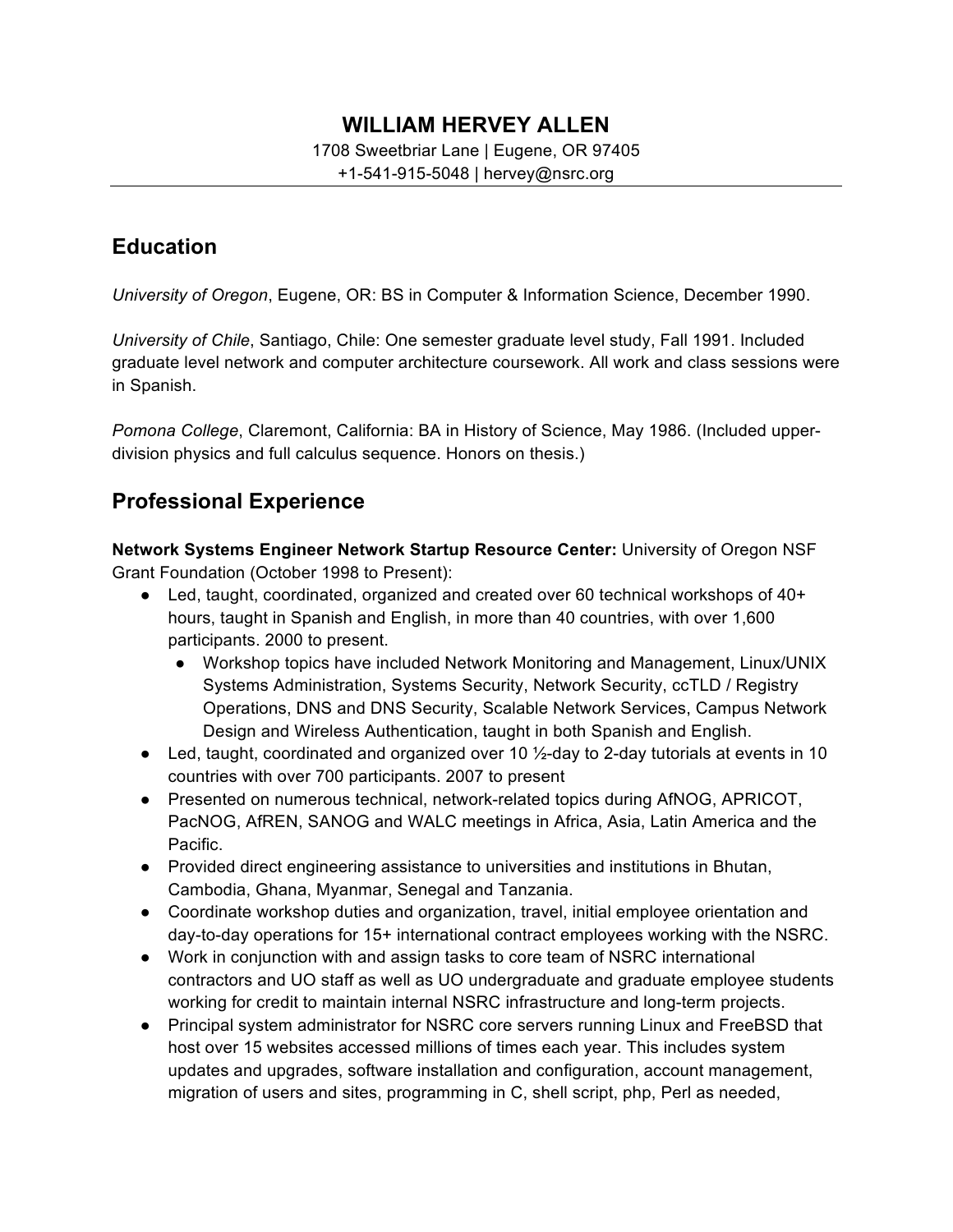database (MySQL, PostgreSQL, others) design and maintenance, network configuration, hardware installation, replacement and buildout, data backup and recovery, and overall infrastructure planning and design.

- Assist and oversee the implementation of the NSRC virtual servers solution, which includes replicated data store for data security and the ability to failover servers in a very fast manner. The solution includes the use of KVM and Ganeti virtualization technologies.
- Assist with creation of NSRC virtual workshop kit solutions that allow for the creation of virtual Linux, Unix machines as needed, network configuration and virtual routers and switches which are used for Layer 2, Layer 3, Campus Network Design, DNS and DNS Security and Network Monitoring and Management workshops. Assist and oversee the updating of these solutions and shared git documentation repositories used among NSRC trainers to recreate these solutions as needed and with new NSRC trainers and training centers in the future.
- Directly responsible for sites under NSRC control that run a gamut of services, sometimes in conjunctionwith other staff. These services include: multiple Trac wikis; Redmine project management software; postfix for email; spamassassin, clamav and sqlgrey for antiviral and anti-spam services' apache web services with both MySQL and PostgreSQL dynamically served pages using php; core services such as imap(s), smtp(s), pop(s) ssh, ldap, nfs; and multiple monitoring services such as Nagios, Smokeping, Cacti, Netdot as well as end-user service such as Git and SVN repositories, Gallery3, Limesurvey, and Bacula backup server and clients.
- Maintain the nsrc.org web site, including internal training calendar for staff, external pages such as nsrc.org, nsrc.org/where and nsrc.org/workshops, which require regular updating, and redesigned and implemented new nsrc.org layout, look and feel. Work with NSRC staff, outside contractors and UO graduate students to move the nsrc.org web site to a Drupal-based content management system during 2013 with new design.
- Implement, as needed, procedures to automate day-to-day tasks, initial workshop setup and materials sharing and development and eventual nsrc.org move to a content management system.
- Completed several large-scale programming tasks, including the complete design and build out of ws.edu.isoc.org (60,000+ lines of code, database and web pages), migration of nsrc.org from Sol Solaris Sparc platform to Intel Linux with approximately 25,000 lines of code and extensive system configuration involved and creation of NSRC donations database (with other staff) and all back-end programming with over 30,000 lines of code involved.
- Created and assisted with the creation of workshop training materials including presentations, exercises, labs and detailed diagrams on the topics of Network Monitoring and Management, Security, Linux and UNIX System Administration, Scalable Network Services, Campus Network Design, DNS and DNS Security, ccTLD / Registry Operations, Wireless Authentication Systems and Help Desks. This has included original creation of materials in Spanish and translation of materials into Spanish.
- Written and created multiple large documentation projects for NSRC, such as nsrc.org/helpdesk, nsrc.org/isp.html, nsrc.org/workshops, nsrc.org/where and multiple internal documents.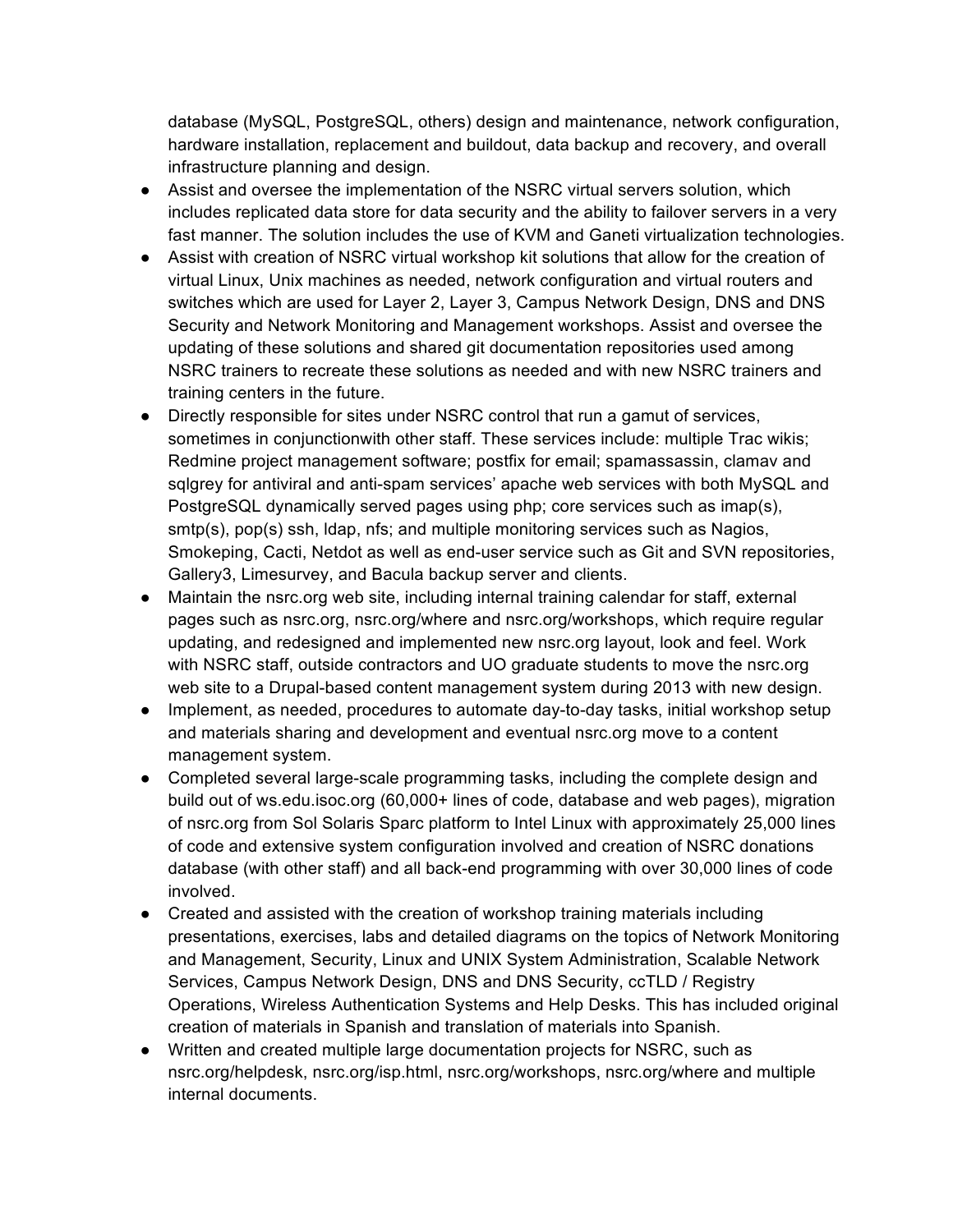- Member of planning and coordination committees for the network operators groups of the Arican Network Operators Group (AfNOG), Pacific Network Operators Group (PacNOG) and the South Asian Network Operators Group (SANOG).
- Fellowship committee member for AfNOG, the Asia Pacific Regional Internet Conference on Operational Technologies (APRICOT) and SANOG. Have assisted with overall fellowship choices and funding allocation for several Network Operators Groups meetings.
- Provide technical assistance and guidance via email, chat, phone and social media from network engineers around the globe and from former workshop participants, as well as colleagues from numerous other technical organizations.

### **Sales/System Engineer, Turbolinux, Inc.:** San Francisco, CA (September 2000 to July 2002):

- Answered customer's pre-sales technical questions.
- Accompanied Turbolinux Sales reps on numerous sales calls for technical support across California, Oregon, Washington, Canada, New York, New Jersey, Massachusetts and Connecticut to companies such as Bear Stearns, Compaq, Credit Suisse First Boston, Fair Isaac, Google, Hewlett-Packard, IBM, Liberty Mutual Insurance, Merrill Lynch, New York Stock Exchange, Terra Lycos, Qwest, Verizon, Visa, Washington Mutual Bank and many others.
- Designed, tested, and installed large-scale booth networks and demos for company at events such as Comdex, InterOP, Linuxworld, and IBM World.
- Worked closely with multiple vendors, including IBM, HP, Compaq, AMD, Intel maintaining company-to-company technical relationships.
- Taught several multi-day workshops on Linux, and Linux clustering to clients in Montreal, Canada; Cologne, Germany; New York, New York; Poughkeepsie, New York; and San Francisco, California.
- Tested and added hardware support code to Linux kernel for Turbolinux Server 6.5 for IBM zSeries (S/390), released June 2001.
- Gave technical presentations on Turbolinux products and Linux in general to numerous companies and several Universities at many locations. Including "C-Level" presentations at Compaq, The Credit Index, Credit Suisse First Boston, Fair Isaac, IBM, Liberty Mutual Insurance, Terra Lycos, Qwest and Verizon.
- Trained, troubleshot, supported, and presented on products including Turbolinux Linux server and workstation products for x86, R6000, AS/400, zSeries (S/390), server for Oracle 8i and IBM DB/2, Turbolinux Cluster Server, Turbolinux EnFuzion (distributed computing), and PowerCockpit – a mass deployment program for Linux and Windows NT/2K.
- Developed, designed, and implemented the Turbolinux zSeries web site (no longer in service) using PHP and MySQL under Apache running on Linux. Included MySQL FTP authentication for product download and customer registration.
- Presented at numerous trade shows and IBM roadshows for up to several hundred persons.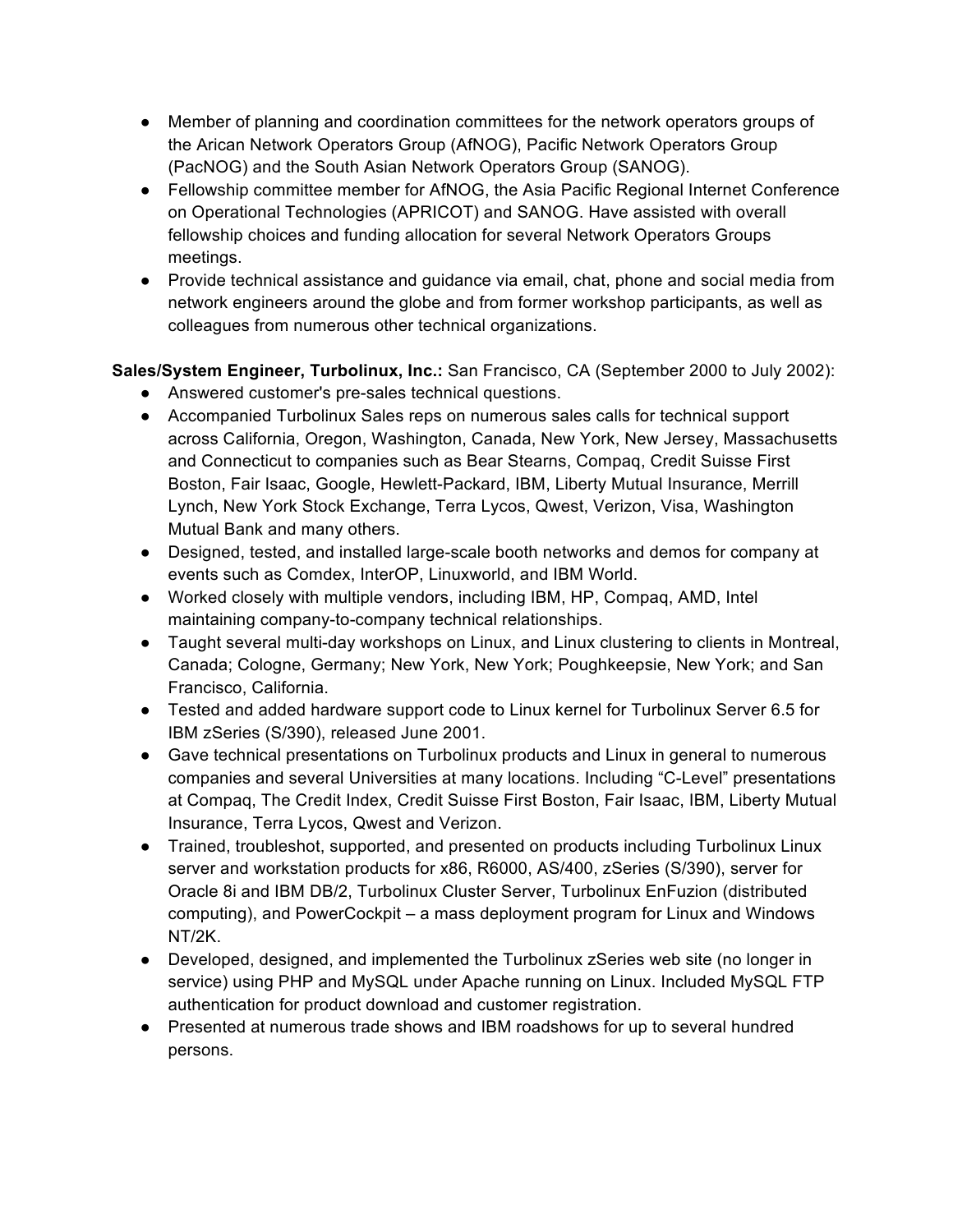- Presented to the NY Metropolitan VM User's Association NYMVMUA at their invitation. Was invited to speak to NYMVMUA a second time and at the HP World Los Angeles 2002 convention.
- Received outstanding employee recognition at Turbolinux November 2000.

**Private Network and Web Consultant:** Eugene, Oregon; San Francisco, California; and Santiago, Chile (1998 to 2007):

- Moved law firm in San Francisco, CA from one physical office to another (6/02-7/02), including migration of all services (printing, data entry, billing, external access, shared data, etc.) from Windows NT-based services to Windows 2000 Professional.
- Profvided updates and redesigns of site sections for www.amberscience.com: 8/02.
- Resolved and redesigned large-scale Linux shell script implementation for www.batononline.com (real estate loan brokerage, no longer active).
- Resolved multiple issues for www.trackandfieldnews.com as requested. Fixed problems with Joomla CMS, CentOS Linux Server issues, custom database.

**Microcomputer Support Specialist:** University of Oregon (June 1992 to September 2000):

- Oversaw and coordinated central microcomputer support for the University of Oregon (17,500 students, 3,000 faculty and staff) at the UO Computing Center.
- In charge of hiring, scheduling, supervising, and training student staff of 15+ with two coworkers. Students were used for central support and assigned to departments.
- Installed and configured Windows NT, Novell 3.x and 4.x, Mac AppleShare, Mac OS X, Linux, and FreeBSD servers for campus, local, and personal use.
- Resolved, explained, and trained campus users on Windows NT issues of domains and visibility. Included configuration of WINS, PDC, BDC's, and the use of LMHOSTS files as well as explaining routable (TCP/IP) vs. non-routable (NetBEUI) protocols.
- Determined optimal network configuration for dialup and local users and configured a Network Application Installer accordingly. The installer also included pre-configured versions of TeraTerm Pro SSH, WS\_FTP LE, IE 5.x and/or Netscape 4.7x, IP/TV, Free Agent Newsreader, Eudora 4.x, Kermit 95, and multiple utilities.
- Extensive customer support for Mac and PC users, including network and hardware issues, software and operating system support.
- Taught numerous technical workshops, training sessions, and the "art of troubleshooting" to students, faculty, and staff. Topics included MS Word, Networking, Windows 3.1 through 2000, Macintosh OS, MS and IBM PC DOS, HTML, and more.
- Designed and maintained the Microcomputer Services website (micro.uoregon.edu), including responsibility for the original site and major updates to site design. Site received several million hits per year and was one of the first few thousand web sites on the Internet.
- Directly involved in the creation of the Duckware CD-ROM, which contained UO-specific network installers and was distributed to over 10,000 students.
- Managed a 4x increase in requests for microcomputer assistance with only a minimal increase in staff and resources (included hundreds of phone and walk-in clients daily).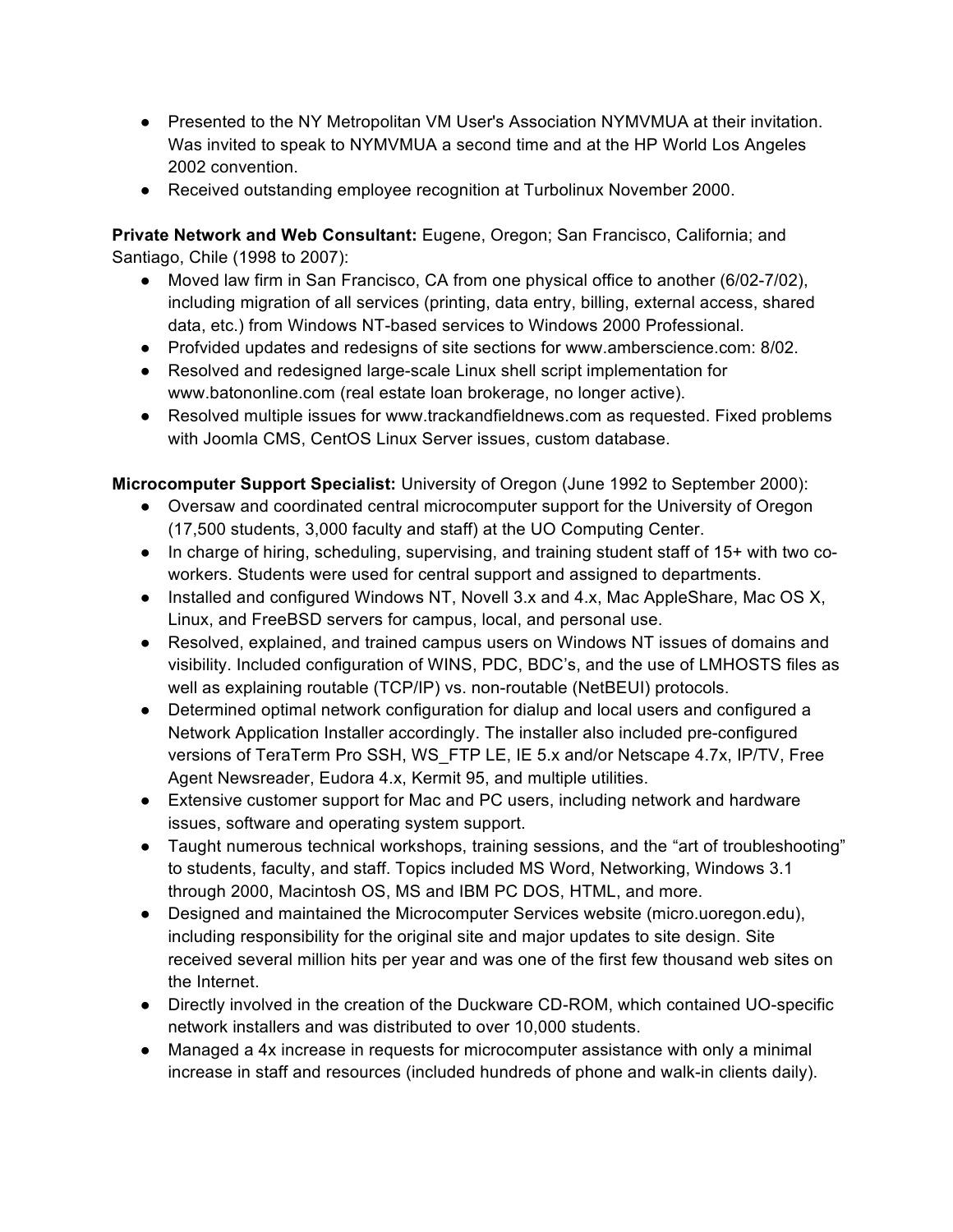- Created numerous installation programs, documents, procedures and policies, including dozens of technical handouts, newsletter articles and employee manual (60+ pages).
- Facilitated general campus directions concerning technology, including the use of Windows 2000, issues with Outlook, rollout and support of Windows 9x.
- Coordinated and negotiated multiple campus-wide software purchases, including site licenses for Norton AntiVirus, Mac OS, and Apple Support Professional.

**Lead Technician NetCorps:** Eugene, Oregon (November 1998 to September 2000):

- Principal technical advisor for multiple large-scale interactive Web projects. These projects included the use of Windows NT, IIS 4, Active Server Pages, MS SQL Server 7, VBScript, JavaScript, and Java applets. Personally programmed several sections of these projects using a combination of HTML with extensive include files, JavaScript, and calls to SQL Server objects.
- Installed, updated, and maintained several Windows NT servers, including Netcorps backbone web (http://www.netcorps.org/, email, and LAN servers).
- Was co-lead for large-scale project specifications that included specifying projects down to individual functions fields and storing this information in an Access database. Projects have included www.trca.org, www.akrain.org, and multiple other Netcorps sites.
- Acted as network and system admin for E-LAW (www.elaw.org) as a NetCorps employee. Included extensive planning and implementation of a Windows NT E-mail, News, Web, List Server, and LDAP server that all interact by cross-sharing mailing lists with newsgroups and authenticating via an LDAP server. Products used include Netwin's (www.netwinsite.com) DMail, DList, DNews, DMailWeb, and DNewsWeb products using Netscape's Directory Server for LDAP services. Maintained and replaced Netscape Enterprise Server (Suitespot) with these products.
- Was lead engineer on original visit with Netcorps founder, Carnet Williams, to the Alaska Rainforest Coalition in Anchorage, Alaska (1998) to bring its grassroots campaign online (www.akrain.org - no longer active).

#### **Principal Associate Websoft & Associates:** Eugene, Oregon (January 1996 to December 2001):

- Original co-founder with Jason Grauman and David Zerull. By 1999 Websoft was generating income and had multiple clients.
- Created multiple Web sites for clients in Australia, Palo Alto, Philadelphia, Chicago, and Eugene. Including Track & Field News, Precision Transducers, and Track Town Pizza.
- Provided extensive programming in C, some JavaScript, and Perl.
- Used Photoshop to update and maintain these sites' graphical elements.
- Interacted with clients in-person, via phone and email to obtain design specifications and turn these specifications into finished sites and graphic identities.

#### **Network Services Assistant:** UO Computing Center (April to June, 1992):

- Completed extensive NIC installation and client configuration across the UO Campus.
- Provided router and IP address scheme training for the University of Oregon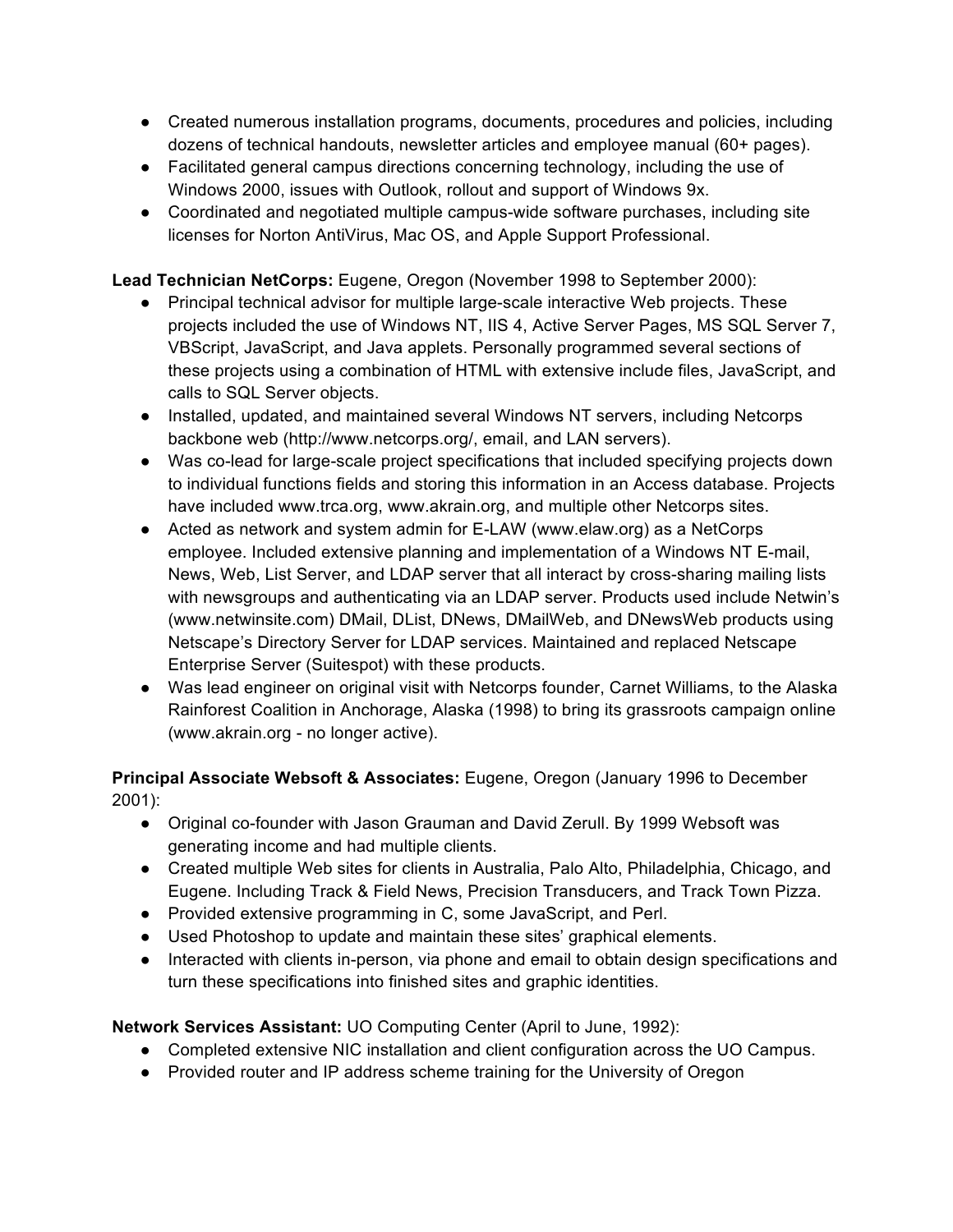- Trained on Novell Netware servers. Later installed and maintained several servers at the University of Oregon.
- Troubleshooted and repaired problems on-site at physical hardware locations around the UO campus..

**Lee Jeans Programmer**: Santiago, Chile (May 1991 to April 1992,all work done in Spanish):

- Received two weeks extensive training in VAX VMS at SONDA Chile. Scored 100% on final exam during training course.
- Worked on large COBOL projects used for inventory and company finances.
- Created inventory reporting system using DOS batch files, including automated data transfer via dialup connections to all Lee Jeans retail locations in Santiago, Chile.
- Resolved issues with MicroVAX 3000 series running VMS for IT staff

**Microcomputer Student Assistant:** UO Computing Center (December 1988 to December 1990):

- Served as lead student consultant and often the only consultant available.
- Developed antiviral strategies for the University of Oregon and trained students, faculty and UO Computing Center staff on Mac and PC solutions.
- Answered questions dealing with DOS, Mac System 4-6, IBM VM/SP, Digital VMS, Fortran, C, SAS, SPSS<sup>x</sup> as well as general IBM-PC computer troubleshooting.
- Recovered data for clients from floppy disks, including writing custom C-code to recover damaged WordPerfect and Wordstar files.
- Wrote several 1-page, technical handouts given to UO students, faculty and staff.

**Lab Assistant:** University of Oregon Continuation Center (August-December 1988)

- Oversaw several Continuation Center labs as a student worker (Condon School and Journalism school labs).
- Answered user questions about software and hardware available in the labs.
- Responsible for opening and closing labs.

**Pomona College Computing Head Consultant: Claremont, CA (May 1986 to July 1988):** 

- Responsible, with one other co-worker, for daily operation of Pomona College Academic Computing Services. In 1986-88 this included a student staff of 40+ people (all hiring and scheduling), an IBM 4381 running VM/SP with 80+ terminals, multiple tape drives, installation and testing of an IBM super-mini 9370, line printers, and terminal controllers.
- Installed, in 1987, the first BITNet connection to the college and coordinated and configured network connectivity for Harvey Mudd College via this connection.
- Taught multiple classes in the use of CMS (under VM/SP), Exec 2, REXX, APL, XEdit, Script, and GML.
- Installed, in1986, IBM PC's and networked several using 3270 terminal emulation (IRMA) cards.
- Installed and setup, in 1987, initial campus lab of PC's running DOS and OS/2, and Apple Macs.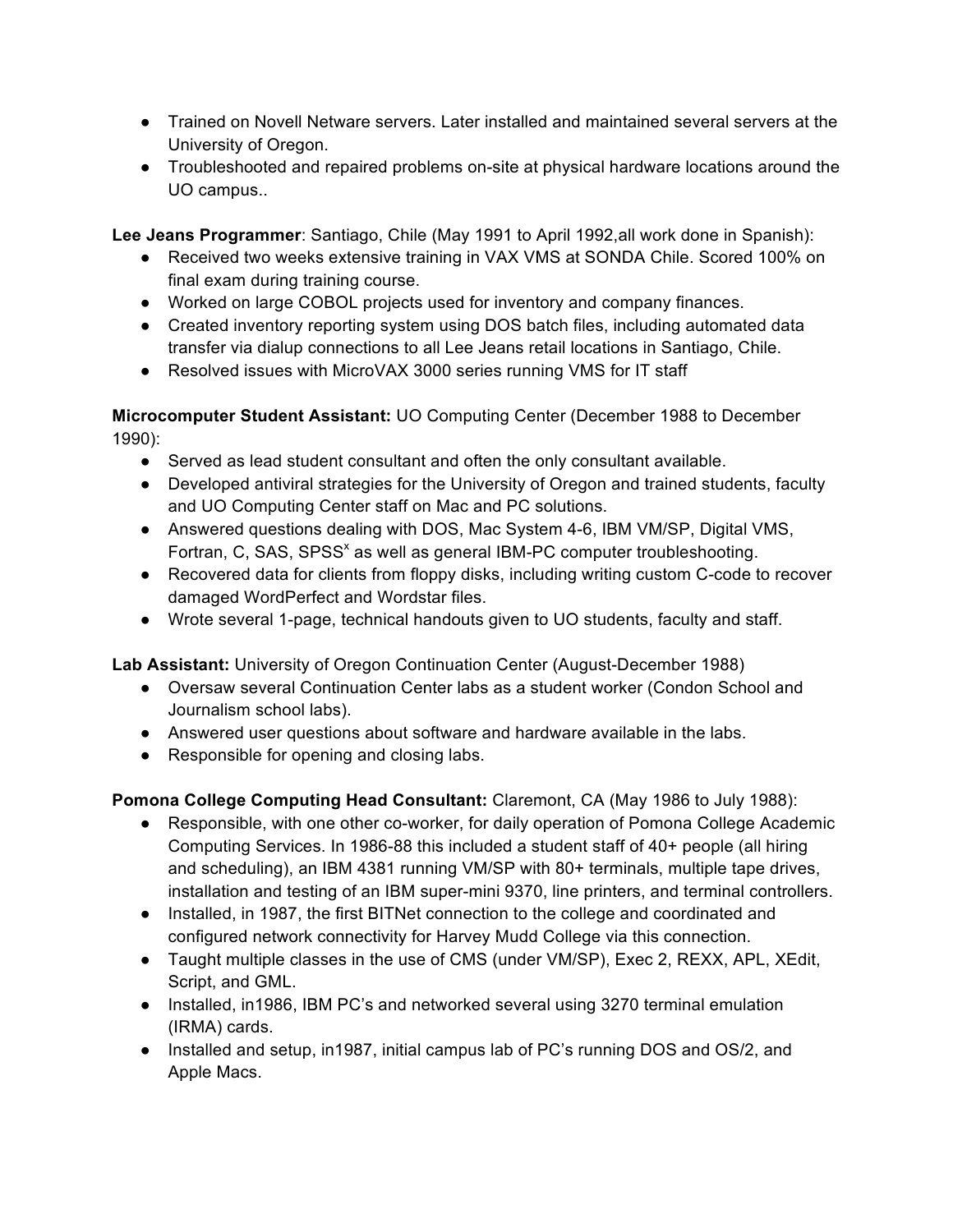- Installed first physical network connection at Pomona College from the Computing Center to the Math Department.
- Oversaw the upgrade of the super-mini, IBM 4341 to an IBM 4381, including migration of all user data, installation of VM/SP on the new hardware and integration of custom operating system fixes specific to Pomona College.
- Maintained an extensive tape library and assisted faculty and students with accessing their data via local and remote terminals on campus.
- Responsible for maintaining operating system and software current and applying upgrades and patches as received by us from IBM.
- Responsible for Pomona College / IBM customer relationship. Met with IBM representatives on a regular basis.

#### **Pomona College Computing Student Consultant:** Claremont, CA (September 1983 to May 1986)

- Was hired as trainee consultant in 1983.
- Served as leard consultant on shifts and trained other new consultants on the use of IBM 4341 supermini and associated operating system (VM/SP) and software packages.
- Responsible for answering all user questions at the main consulting desk at the Seaver Computer Center, Pomona, College.
- Responsible for running specialized and standard print jobs, tape mount requests and all other machine-related activities while on duty.
- Had lab and staff access to facilities to open and close at the Seaver Computer Center for late night shifts.

# **Additional Technical Trainings**

- Half-day hands-on tutorial for Colocation / Telco Facility Installation as part of Techs in Paradise Conference, January 2013, Honolulu, Hawaii.
- Organize, run and teach, with other instructors, multiple workshops on Linux/UNIX system administration, Network Security, Campus Network Design, Network Monitoring and Management, DNS/DNS Security and ccTLD Operations.. 2004 to present
- Attended multiple 1 and 2-day sessions on Network routing and switching, including Layer 2 technologies and design, routing protocols such as OSPF and BGP.
- Attended two 2-day Linux on IBM zSeries (S/390) workshops in November and December 2001 at IBM headquarters in Poughkeepsie, NY. Gave security for Linux on zSeries presentation at second workshop as requested by teacher.
- Taught Windows 2000 3-day Advanced Workshop (1999), and Win NT 2-day workshop (InterOP 1997).
- Taught one-day courses on Windows 3.1, Windows 95, Windows NT, and Microsoft Networking/TCP/IP (1994, 1995, 1997, 1998).
- Attended numerous one-day events for Apple, Mac OS, server issues, Microsoft, and Intel as well as various computer-related conferences in the U.S, including InterOP, NANOG, and PC Expo.
- Received intensive VMS Training at SONDA (DEC national office in Santiago, Chile), (1991).